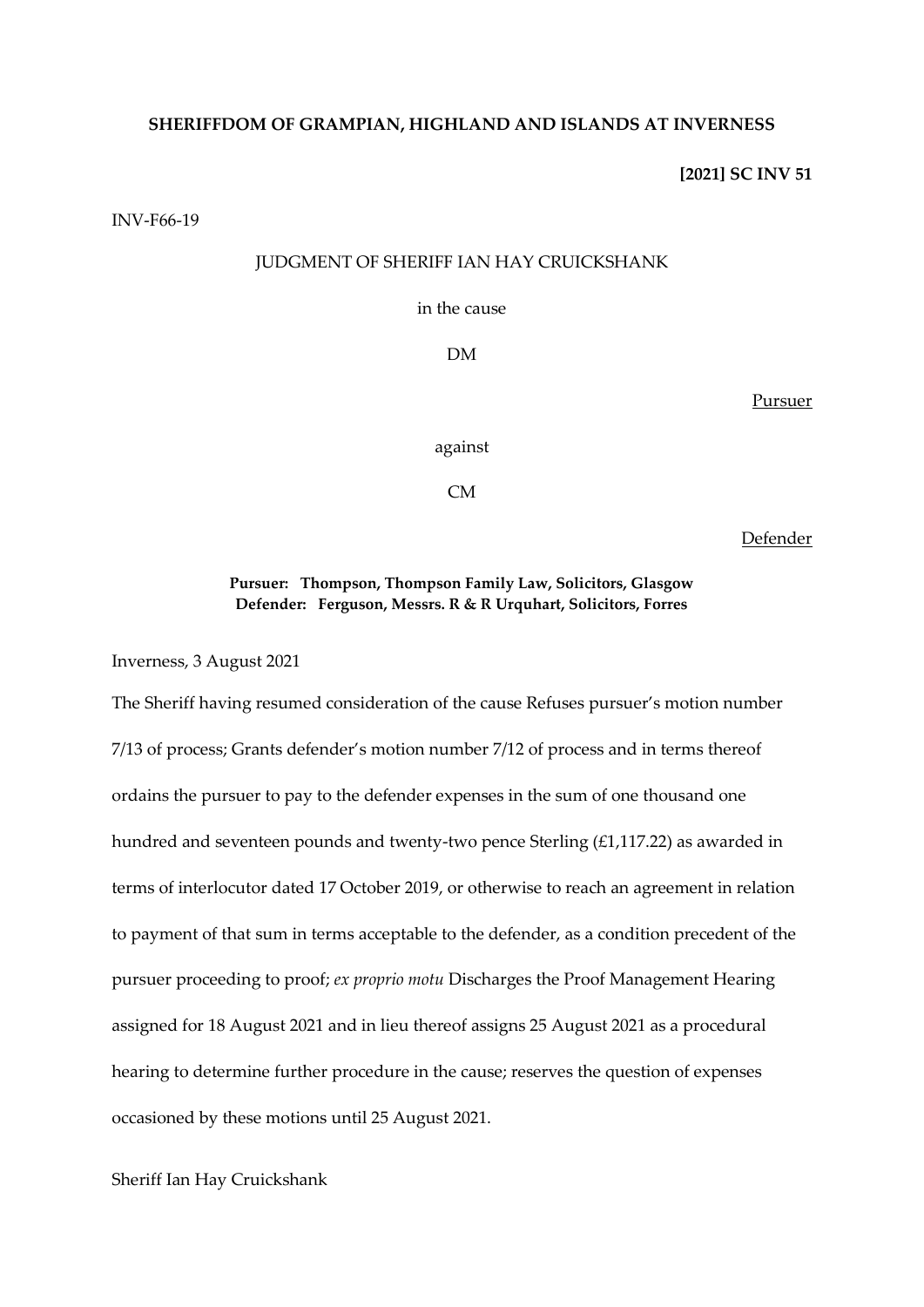#### **NOTE**

### **Introduction**

[1] This case called before me at Inverness on 30 July 2021 by way of a hearing in relation to the following opposed motions for both parties:

1. Defender's motion 7/12 of process –

"To ordain the pursuer to pay to the defender the award of expenses to which he was found liable on 12 March 2021 and 17 October 2019 as a condition precedent of the pursuer continuing to proof in the matter"

2. Pursuer's motion 7/13 of process –

"To modify the expenses awarded against the pursuer in respect of the interlocutor of 12 March 2021 and 17 October 2019, to nil"

[2] The pursuer was not legally aided when this action was raised in late February 2019. He subsequently applied for, and was granted, legal aid. In no part of the process is the pursuer designed as "assisted person". The legal aid grant of special urgency, legal aid certificate and extension to the certificate were not lodged in process until included in the pursuer's Third Inventory of Productions which was received by the Sheriff Clerk's office on 23 July 2021. The pursuer does not have the benefit of legal aid for all matters which he has sought to pursue in this cause. The extent of the pursuer's legal aid cover is as outlined below. The defender does not have the benefit of legal aid.

[3] Having heard parties' submissions in relation to these motions I reserved judgement. Prior to reserving judgement the cause was appointed to a Proof Management Hearing assigned for 18 August 2021.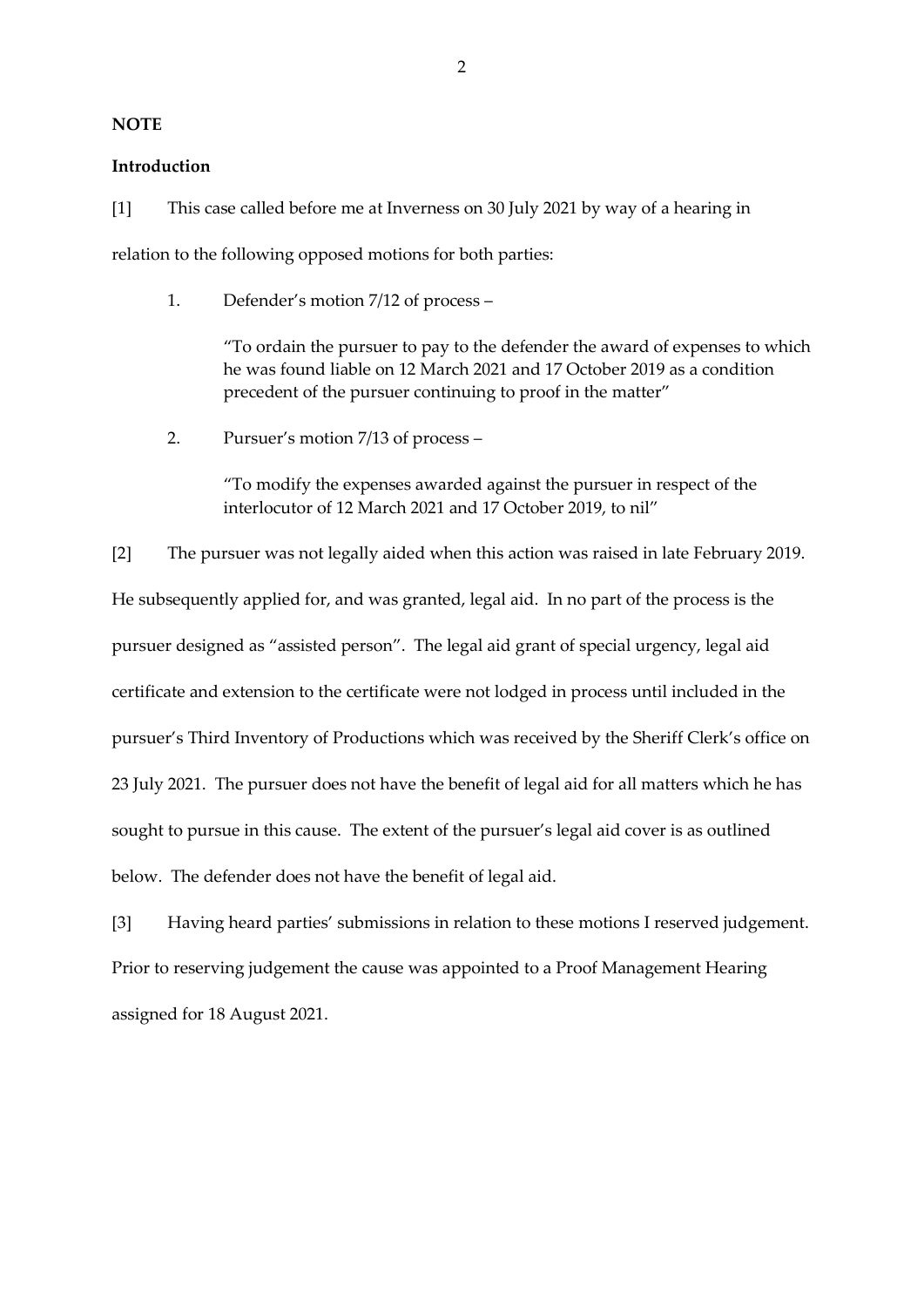#### **Relevant procedural history**

[4] The initial writ was lodged on 27/02/19. The pursuer's craves sought (1) a contact order in relation to the parties' three children, (2) divorce on the grounds of unreasonable behaviour, (3) an order for the sale of the matrimonial home, to find and declare that net free proceeds of sale be divided between the parties with the sum of £11,200 being paid to the defender's father to reimburse him for a property deposit and parties to receive thereafter one half of free proceeds each and (4) to make such further order expedient to give effect to the principles set out in section 9 of the Family Law (Scotland) Act 1985.

[5] The pursuer applied for special urgency cover under regulation 18(1)(b) of the Civil Legal Aid (Scotland) Regulations 2002. Special urgency cover was granted on 2 September 2019 to allow instruction of a social work report as ordered *ex proprio motu* by the court. The pursuer was granted legal aid with the effective date of the certificate shown as

13 November 2019. The legal aid certificate shows the nature of proceedings as "Contact".

The legal aid certificate states:

"This is to certify that subject to the provisions of the Legal Aid (Scotland) Act 1986 and any regulations made thereunder, legal aid has been made available to the person designed below as the assisted person effective from the date shown hereon and for any urgent or specially urgent work undertaken before that date under Regulation 18 of the Civil Legal Aid (Scotland) Regulations 2002, provided that all the necessary conditions imposed by or under that regulation have been complied with. The legal aid made available is also subject to any conditions, provisions, limitations, amendments and other terms endorsed thereon or on any certificate of endorsement issued relating hereto."

[6] By interlocutor of 29 July 2019 the pursuer's Minute of Amendment was received and numbered 14 of process. It sought to insert two new craves. These craves sought (1) a residence order in relation to the children and (2) interdict and interim interdict against removal of the children from the pursuer's care and control. On 7 August 2019, on pursuer's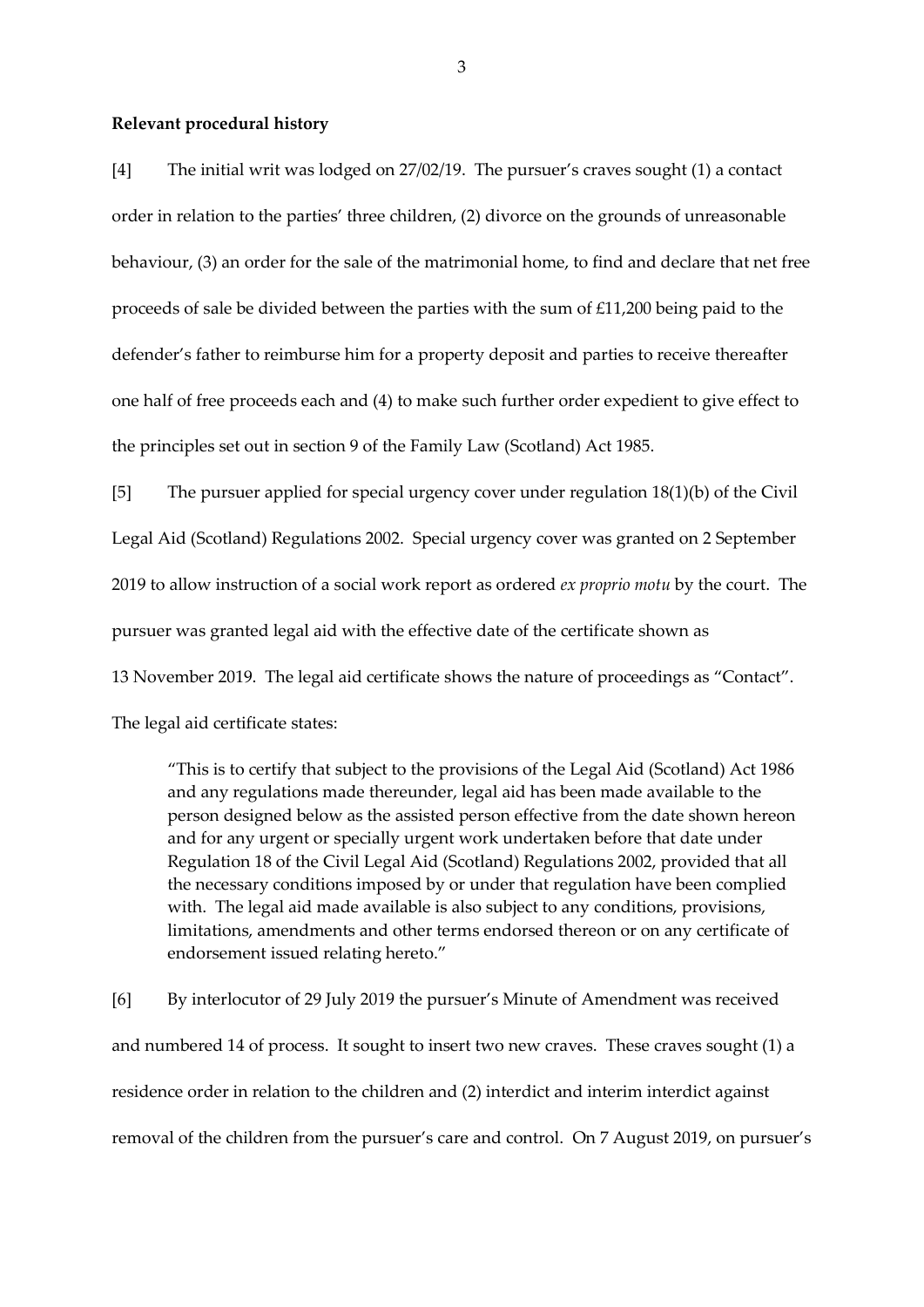motion, *interim* interdict was granted against removal and matters were continued to a Child Welfare Hearing on 9 August 2019.

[7] By interlocutor of 9 August 2019 the interim interdict was recalled and the defender was granted a residence order in relation to the children. The said interlocutor also included the following:

"… Ordains the pursuer to deliver the said children to the defender and in the event of him failing so to do Grants warrant to officers of law to uplift the said children and to open shut and lockfast places so to do …"

[8] Defender's production, number 6.5 of process, is a copy of an invoice from Sheriff Officers dated 13 August 2019. The invoice outlines the work undertaken by Sheriff Officers in executing the warrant and returning the children to the care of the defender. The invoice is in the sum of £1,117.22.

[9] Interlocutor of 17 October 2019 includes the following :

"… Grants defender's motion no. 7/4 of process and in terms thereof, Finds the pursuer liable to the defender in expenses in the sum of one thousand one hundred and seventeen pounds and twenty-two pence Sterling (£1117.22) being the expenses incurred to Messrs Scott & Co, Sheriff Officers in the course of implementing the terms of interlocutor dated 9th August 2019 requiring the instruction of sheriff officers to deliver the children to the defender, the pursuer having failed to voluntarily obtemper the terms of said interlocutor …"

[10] On 12 August 2020 the pursuer lodged a Minute of Amendment forming number 24 of process. In terms thereof the pursuer sought to delete the divorce crave based on unreasonable behaviour and substitute a crave seeking divorce on the ground of noncohabitation for a period exceeding two years. The pursuer also sought to introduce a crave for residence of the children. The defender's Answers to the said Minute of Amendment form number 25 of process. (It is not entirely clear from the process what happened procedurally to the pursuer's earlier Minute which sought to incorporate a crave for residence)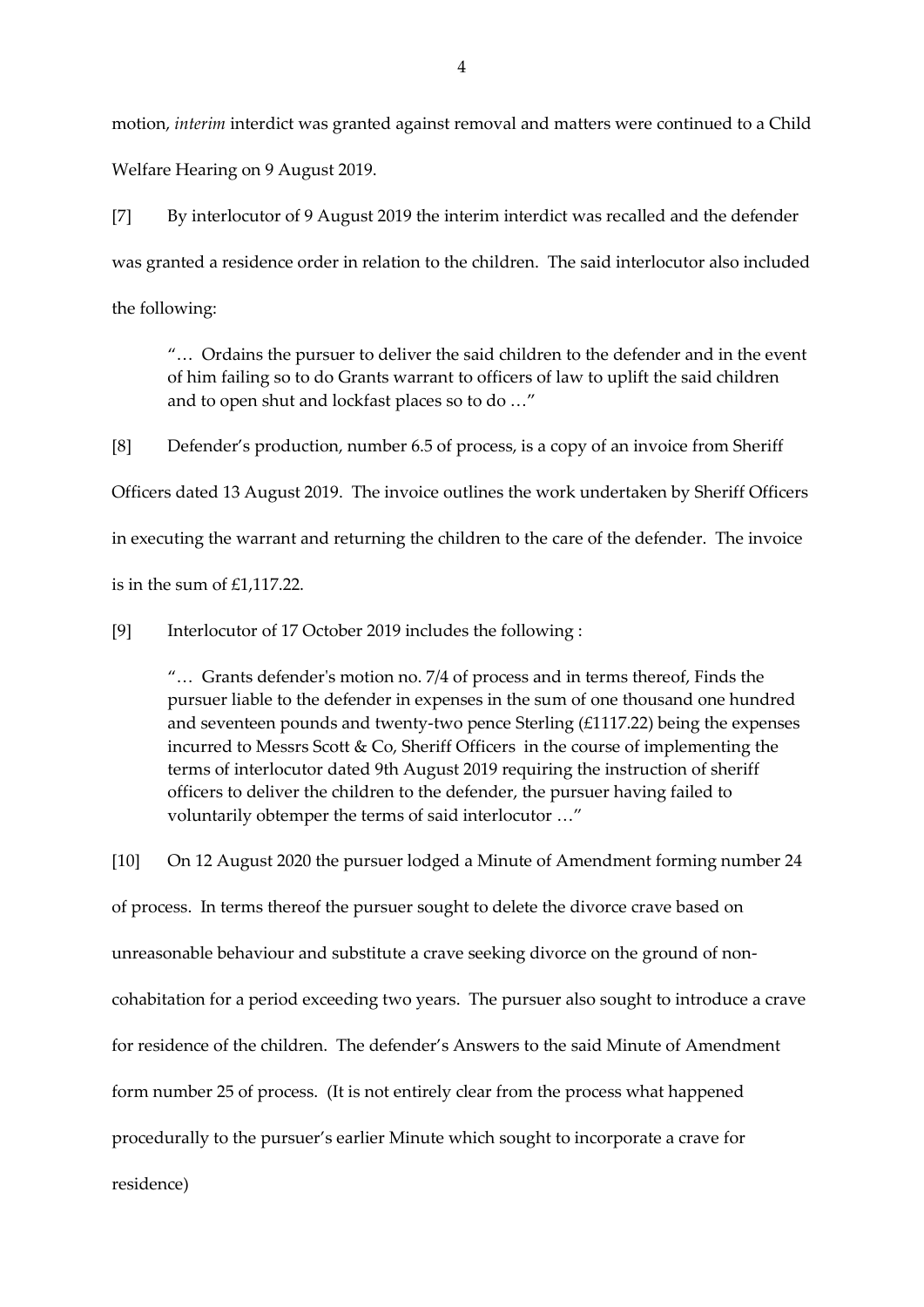[11] An extension to the pursuer's legal aid certificate is dated 2 September 2020. The extension states new proceedings as "Capital sum, Divorce on the grounds of two years

separation". The extension further states in relation to proceedings refused -

"Interdict against removal of child/other – It is unreasonable to grant legal aid in the circumstances, The need for this crave or to oppose the countercrave in this regard has not been sufficiently addressed.";

"Residence – It is unreasonable to grant legal aid in the circumstances. Prospects of success remain to be sufficiently addressed taking into account that a residence order has been made by the Court." and

"Orders under Family Law (Scotland) Act – It is unreasonable to grant legal aid in the circumstances. No orders appear to be sought in relation to sale of matrimonial home and this crave is therefore refused as unnecessary."

[12] By interlocutor of 11 September 2020 the pursuer's motion number 7/8 of process

was refused *in hoc statu* and the pursuer was found liable to the defender for the expenses of

the motion as taxed. The pursuer's motion had sought decree for the sale of the former

matrimonial home.

[13] Interlocutor of 23 October 2020 includes the following :

"… Finds the Pursuer liable to the Defender for the expenses occasioned by the whole amendment procedure, numbers 24 and 25 of process, as taxed and Allows an account thereof to be given in and Remits same when lodged to the Auditor of the Court to tax and to report …"

[14] Interlocutor of 12 March 2021 is in the following terms:

"The sheriff, Approves the auditor's report on the account of expenses for the defender and in terms thereof, Decerns against the pursuer for payment to the defender of the sum of £5,784.69 (five thousand seven hundred and eighty four pounds and sixty nine pence sterling) being the taxed amount thereof".

(This taxed account related to expenses occasioned by pursuer's motion 7/8 of process and

expenses occasioned by the amendment procedure. Following receipt of the auditor's report

no objections were received.)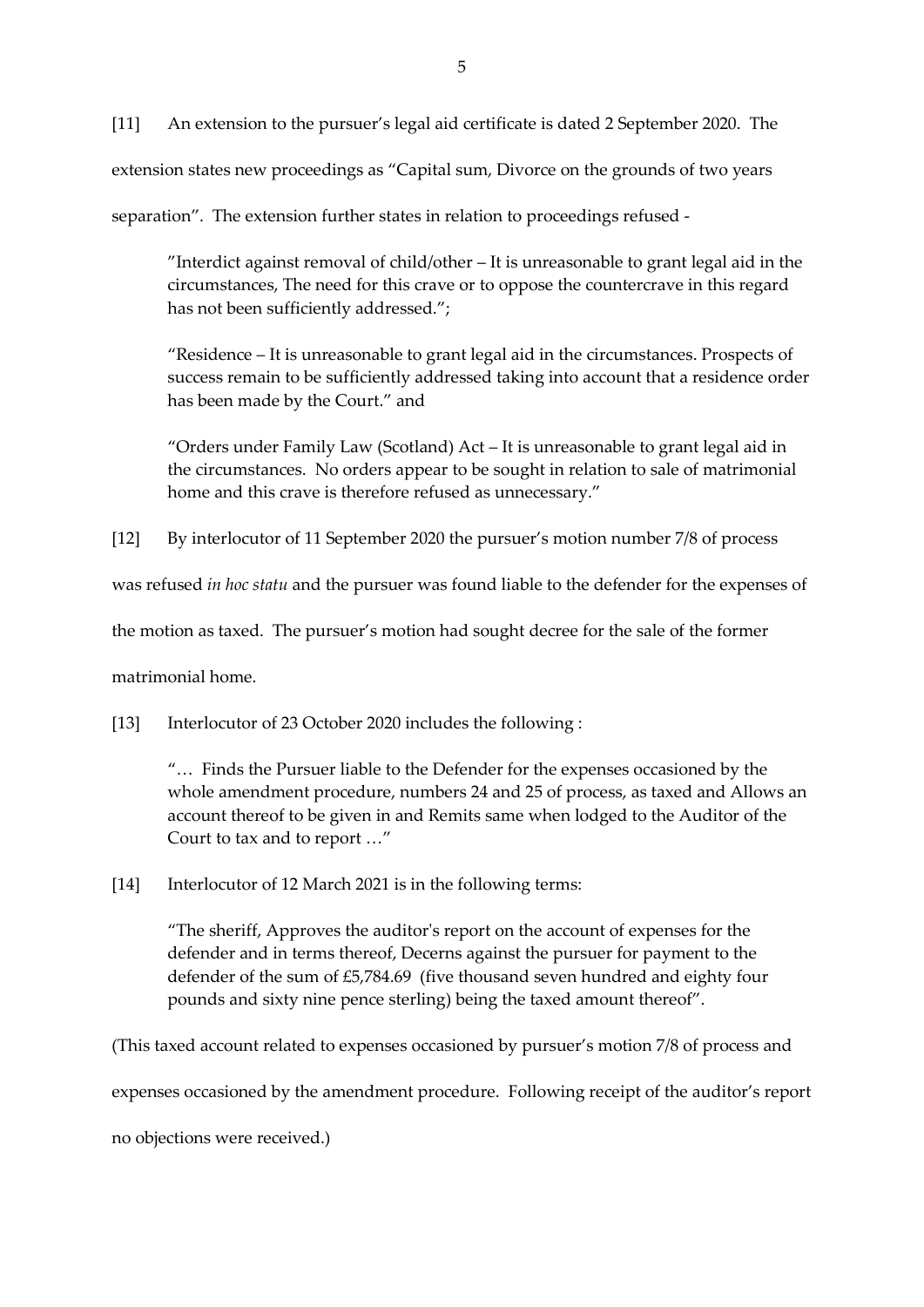[15] At a continued Proof Management Hearing on 13 July 2021 a joint minute was received and authority interponed thereto. In terms thereof the interlocutor granted a residence order in favour of the defender and granted a contact order in favour of the pursuer in detailed terms. The Proof Management Hearing was continue to 18 August 2021. Accordingly, with contact and residence resolved, as I understand matters, divorce is not defended on the merits. The remaining issues for proof are as follows:

1. Division of free proceeds of sale of the matrimonial home currently held on joint deposit and consideration of such order as may be expedient to give effect to the principles set out in section 9, or any other order to be made under section 8 of the Family Law (Scotland) Act 1985.

2. The defender's crave to interdict the pursuer from removing or attempting to remove the children from the care and control of the defender.

[16] On record the pursuer accepts that the defender's father contributed a deposit of £11,200 for the purchase of the matrimonial home and that this sum should be repaid to him. The pursuer avers that division of net free proceeds of sale in equal proportions is justified and reasonable having regard to the resources of the parties. Further, on record, it appears that the only other financial assets of the parties are modest pensions and a bank account all in the sole name of the pursuer.

[17] I was advised by the defender's agent at the opposed motions hearing that the former matrimonial home had been sold and free proceeds of sale amounting to £23,387.23 were held on deposit by selling agents pending agreement between the parties or further order of court. Given the pursuer admitted on record that the deposit sum of £11,200 was due to be repaid to the defender's father the balancing sum for division between the parties was £12,187.00. This led, on equal division, if the pursuer's argument in relation to division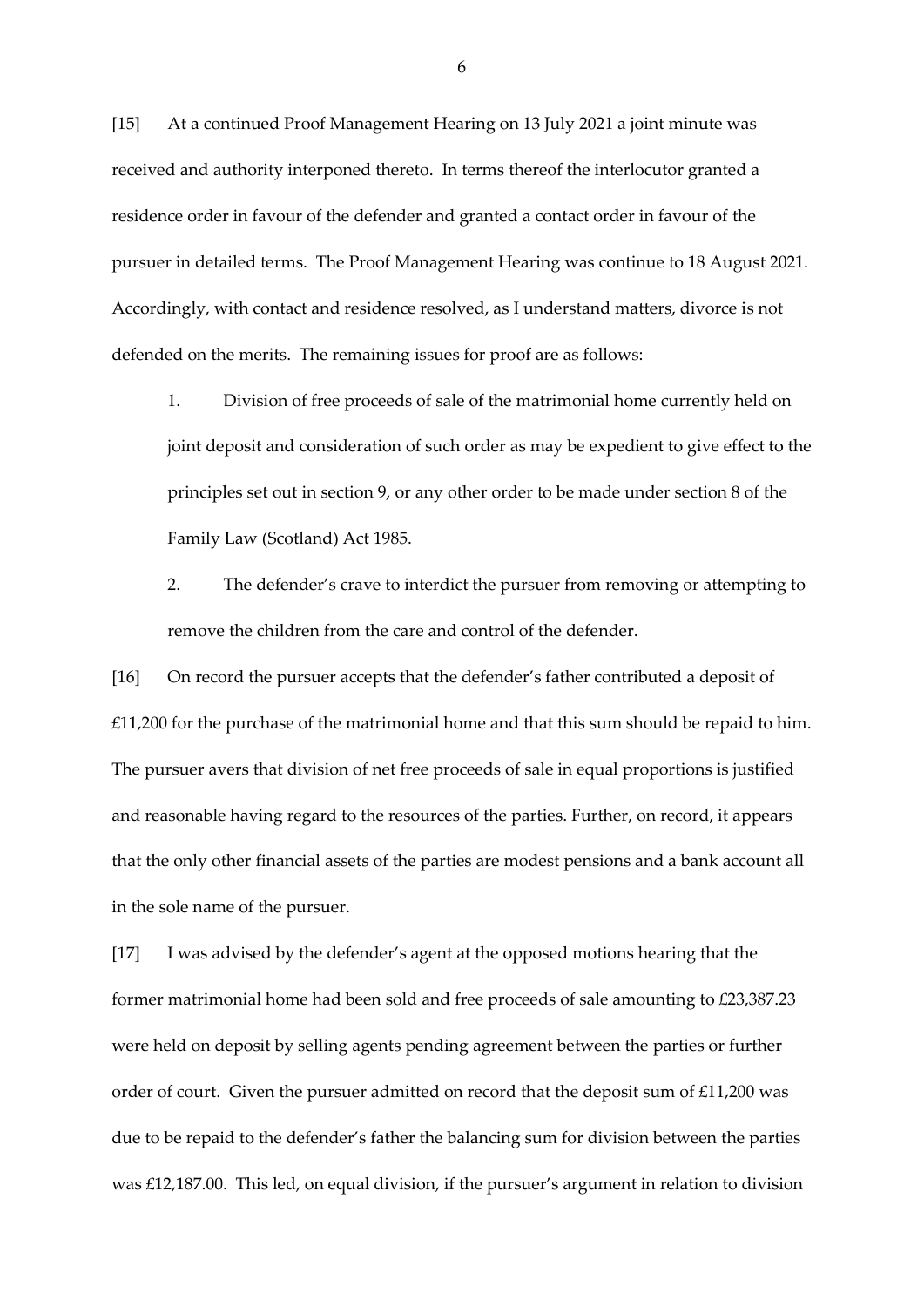was successful, to each party receiving a share amounting to £6,093.00. These figures were not disputed by the pursuer's agent.

### **Pursuer's submissions**

[18] In support of the pursuer's motion, number 7/13 of process, Mr Thompson submitted that the awards of expenses were granted during a period in which the pursuer had been covered by either legal aid for special urgency work or covered by his legal aid certificate. At all relevant stages the pursuer was a legally assisted person. Whilst accepting that the pursuer did not have legal aid for all matters in dispute he fell within the definition of "legally assisted person" in terms of section 16 of the Legal Aid (Scotland) Act 1986. That definition was not qualified in any way. As such the pursuer could apply for modification of expenses from the date of the grant of special urgency provided a certificate was subsequently granted (*Bell* v *Inkersall Investments* [2007] CSIH 60). With further reference to the case of *Bell* it was submitted that the court should not modify to nil or to a nominal figure as a matter of course, but the court should not modify to a figure beyond the assisted person's resources even if his conduct had been improper (per Lord President Gill at paragraph 30).

[19] Mr Thompson also referred me to the case of *Dobbie* v *Patton* [2019] SAC (Civ) 39 where the Sheriff Appeal Court considered Lord President Gill's dicta to be binding on them and that any improper conduct was irrelevant when considering a motion for modification. In any event it was not a case that the pursuer's conduct had been improper. He had sought residence and then changed his position and ultimately sought an order for contact.

[20] It was further submitted that the pursuer had extremely limited means with which to meet his liabilities. A schedule of income and expenditure together with a recent bank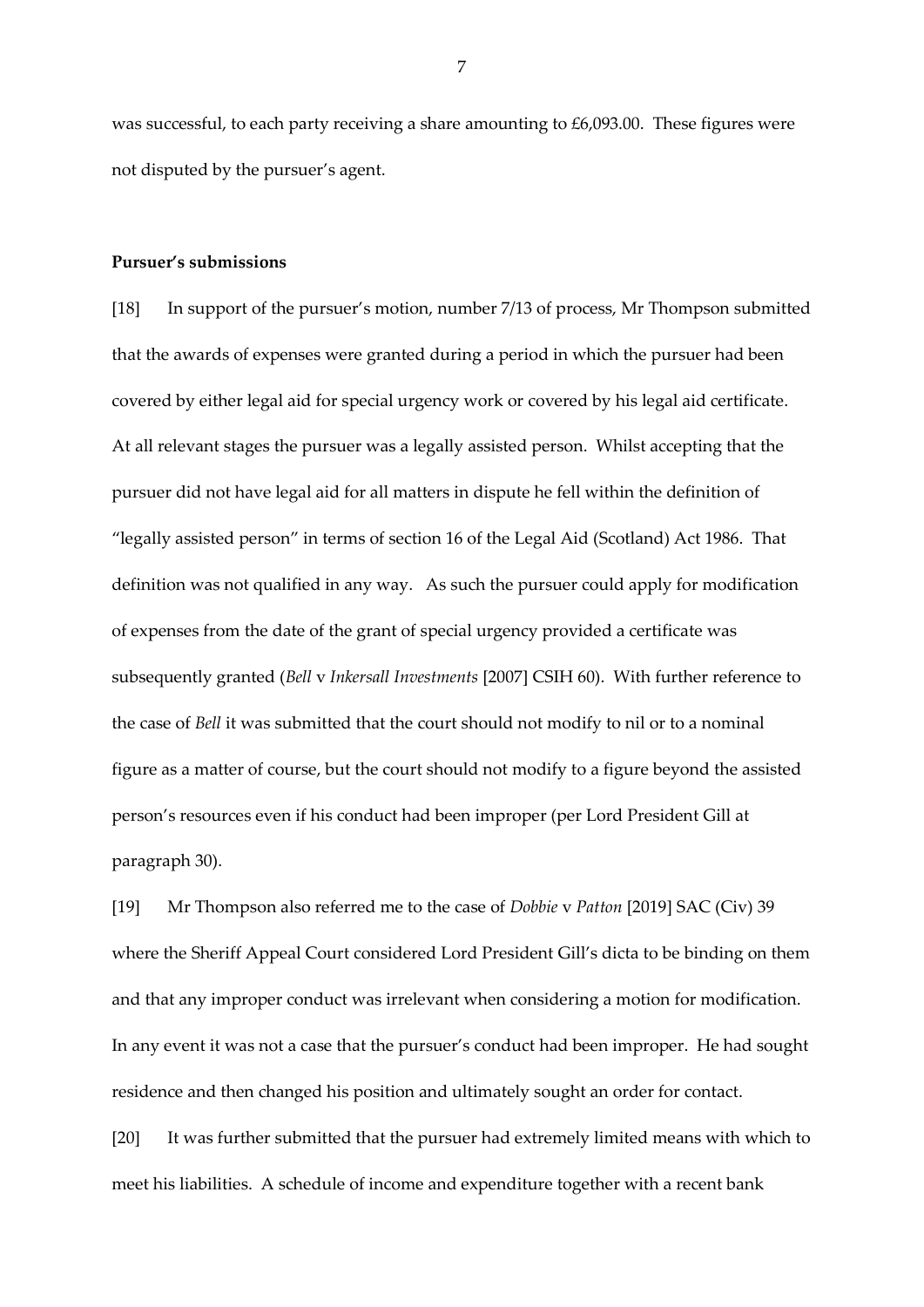statement had been lodged with the pursuer's Third Inventory of Productions. This showed the pursuer's income was £1, 871.32 net per month with outgoings of £1,737.95 per month. Mr Thompson submitted that it would be improper to consider the capital in dispute when considering the means of the pursuer.

[21] In relation to the failure to lodge the legal aid certificate it was submitted that this was no more than a circumstance in the case and did not change the authority binding on this court, namely, *Bell.* It was not accepted that the right to seek modification was incompetent given there had been decerniture of the taxed expenses. It was submitted that the interlocutors here were not final and could be subject to modification (*NB* v *EL* [2017] SC Dun 62 – the sheriff's conclusions in that case having been approved by the Sheriff Appeal Court in *Dobbie*). In any event it was not accepted that there had been decerniture for the award of £1,117.22. It was further submitted that the use of the word "Decerns" in the Sheriff Court had no special meaning and was different from its use in the Court of Session. As such the cases of *Gilbert's Trustee* v *Gilbert* 1988 SLT 680 and *Stewart* v *Stewart* 1989 SLT 80 referred to by the defender were not binding. The motion to modify liability for expenses was not too late and remained competent. Whilst not stated in the case of *Dobbie,*  Mr Thompson had been involved in that case and advised that the awards of expenses to be modified had been to taxation and the interlocutors had thereafter used the wording "decerns". The Sheriff Appeal Court had not considered this to be an issue in relation to the matter of modification.

[22] In opposition to defender's motion, number 7/12 of process, in the event I found the pursuer to remain liable for expenses, by making payment of these expenses a condition precedent of proceeding to proof, it would mean that the pursuer did not have access to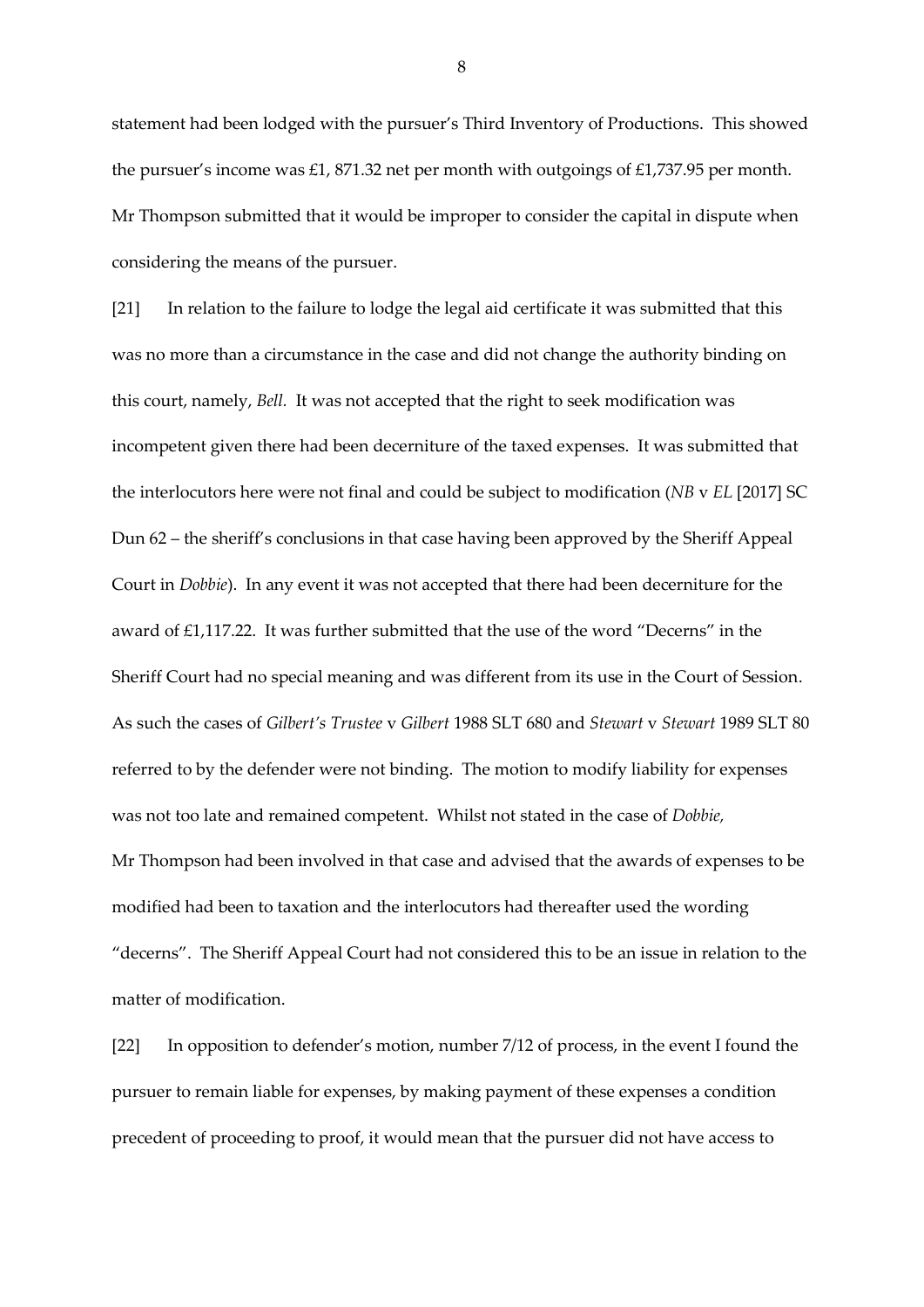disputed capital. It would in any event be an extraordinary motion to grant in a family action. Granting such a motion would not be in the interests of justice.

#### **Defender's submissions**

[23] In opposition to the pursuer's motion, number 7/13 of process, Miss Ferguson submitted the motion was incompetent because the court had decerned for payment of expenses. The motion came too late (*Gilbert's Trustee* v *Gilbert* 1988 SLT 680, *Stewart* v *Stewart* 1989 SLT 80). In any event, modification would only be competent in respect of expenses incurred during legally aided parts of the case (regulations 34 and 35 of the Civil Legal Aid (Scotland) Regulations 2002). Because of the pursuer's failure to follow regulations and lodge confirmation of legal aid cover the extent of cover was not known. Whereas the defender's solicitor had received communications from the Scottish Legal Aid Board about the pursuer's legal aid the correspondence had been contradictory and difficult to keep track of. Despite repeated requests to have a copy of the legal aid certificate the pursuer had failed to provide this until the documentation was lodged in court shortly before the opposed motions hearing. The pursuer was in default of the relevant regulations (Rule 3 of the Act of Sederunt (Civil Legal Aid Rules) 1987).

[24] It was submitted that the pursuer did not have legal aid to pursue a number of matters, in particular residence. The bulk of the expenses had been occasioned as a result of the pursuer seeking to obtain an order for residence. To state that the pursuer could rely on the statutory definition of "legally assisted person" for the purposes of seeking modification of expenses would be a perverse reading of the legislation and unfair on the defender. Miss Ferguson further submitted that modification of a legally assisted person's liability would be to such amount as the court considered reasonable in all the circumstances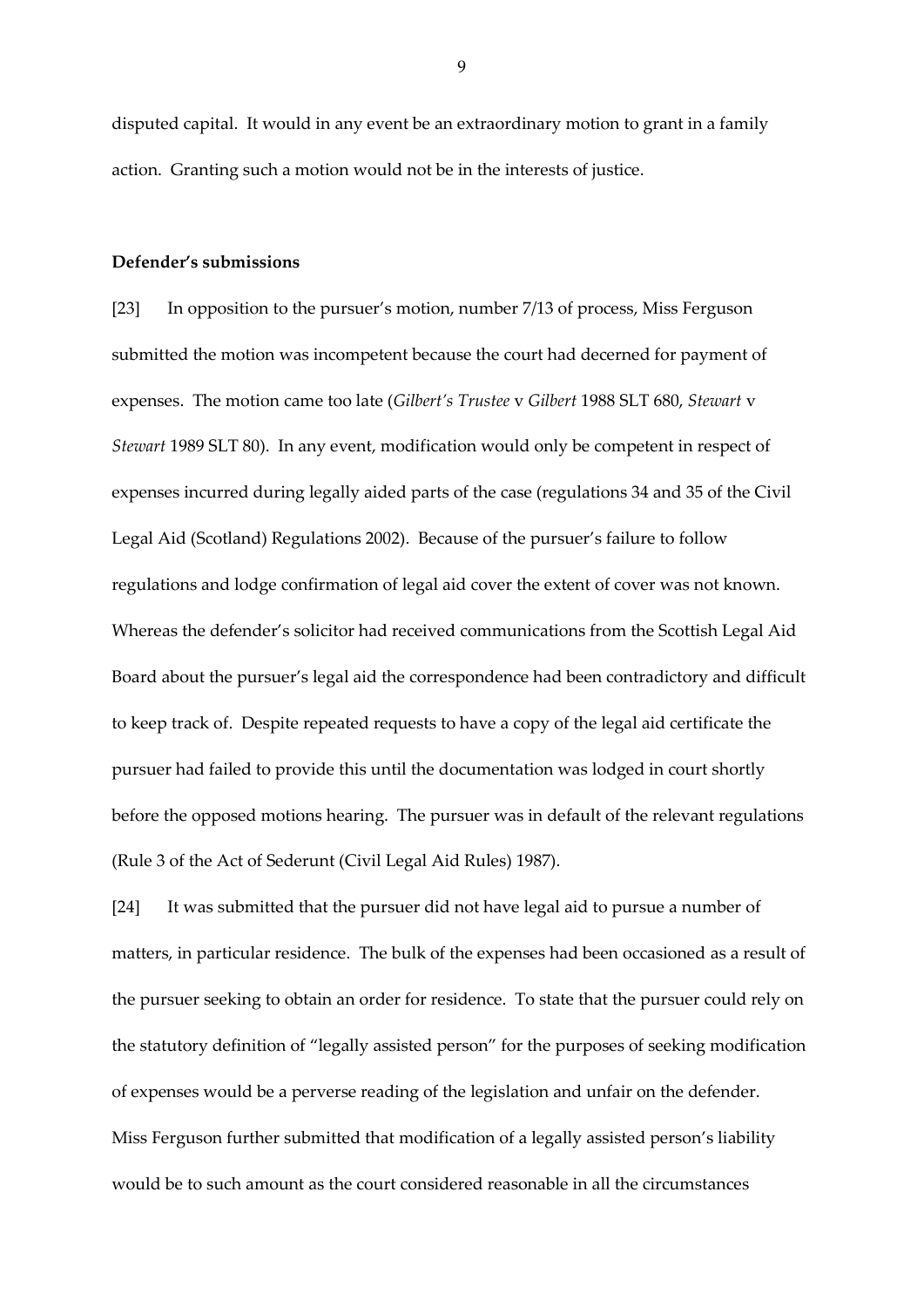including the means of all the parties and their conduct in connection with the dispute (section 18(2) of the Legal Aid (Scotland) Act 1986). In the event that modification remained competent after decerniture of expenses no modification should be granted given the pursuer's conduct in relation to:

(1) failure to obtemper previous interlocutors of court to return the children which necessitated the involvement of Sheriff Officers and led to the expenses incurred of £1,117.22;

(2) refusal or failure to pay monthly mortgage payments since ordered to do so by interlocutor of 17 October 2019;

(3) refusal to accept the clear recommendations of two social work reports provided to the court in 2019 and 2021 that the children should reside with the defender and continue to seek residence;

(4) refusal to concede and allow payment of the sum of £11,200 to the defender's father from the free proceeds following sale of the matrimonial home despite admissions on record that this was agreed;

(5) lodging two appeals followed by abandonment on each occasion causing delay in the court process and additional expense to the defender;

(6) failure to respond in a reasonable way to attempts to negotiate issues relating to both the children and finances despite numerous attempts by the defender's agents to reach overall agreement;

(7) failure to make any offer of payment of awards of expenses to the defender from free proceeds of sale;

(8) failure to date to produce vouching of the pursuer's financial circumstances; and, in all the circumstances,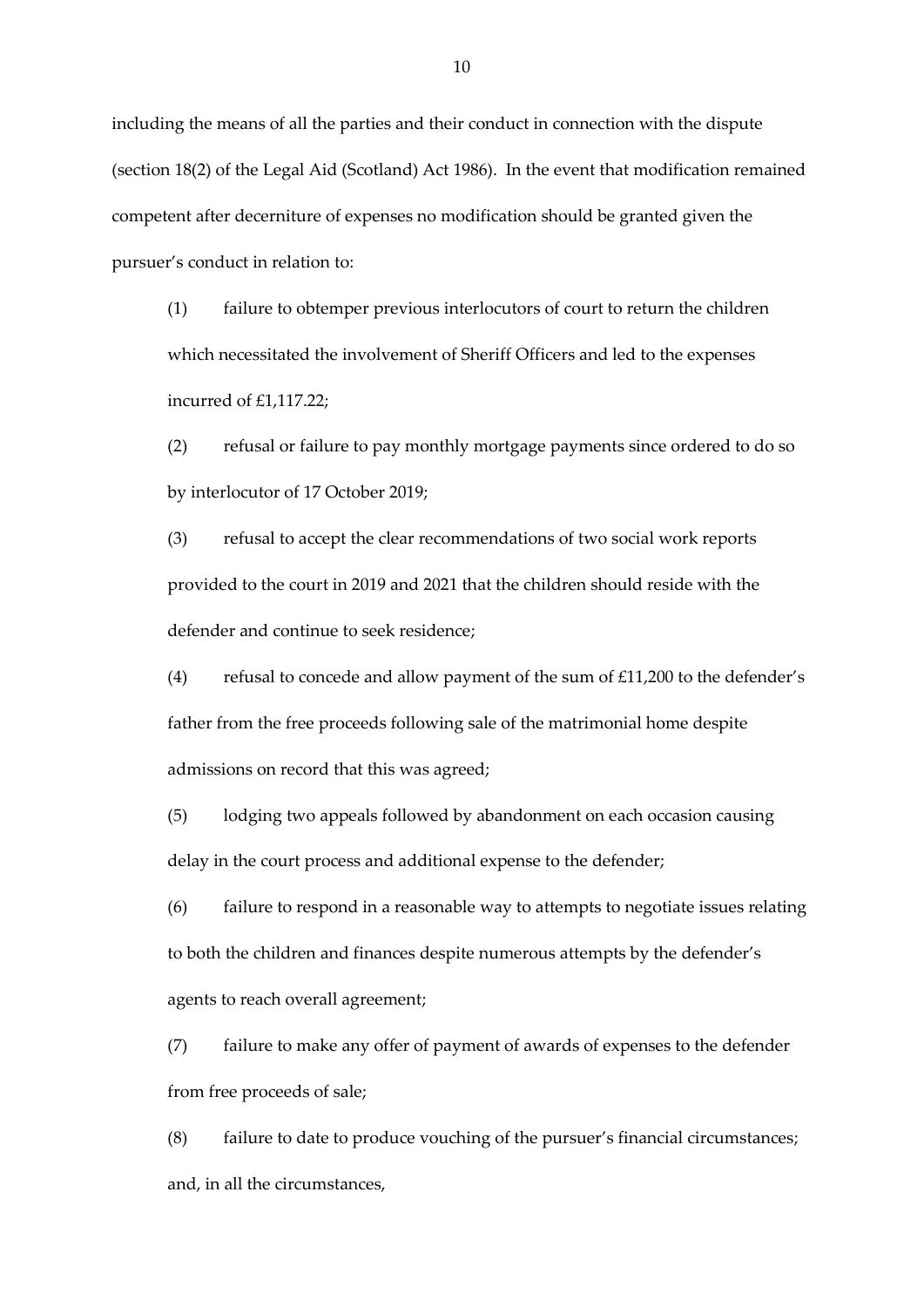(9) taking account of the fact that the defender was not legally aided and was of modest resources.

[25] In support of the defender's motion, number 7/12 of process, Miss Ferguson submitted given the awards of expenses in question the defender should not have to proceed further in the court process and incur more expense until the pursuer had settled previous awards made against him. The pursuer continued to insist in proceeding to proof on the remaining financial issues and the defender would potentially incur further cost which was disproportionate to the value of the property involved.

[26] In support of the defender's motion Miss Ferguson conceded that she had not experienced a Sheriff Court case where a motion making payment of expenses a condition precedent to proceeding to proof had been granted. Miss Ferguson had experienced this in Court of Session litigation. Miss Ferguson submitted that such an order was competent and could be made if it was just and equitable that all or part of the expenses incurred should be paid before the action proceeded further (*MacPhail, Sheriff Court Practice*, Third Edition paragraph 11.89).

[27] Miss Ferguson submitted that, given all the circumstances of this case, the motion should be granted as it was reasonable that payment of awards of expenses to date should be a condition precedent of the pursuer being entitled to proceed to proof. At no time prior to lodging this motion had the pursuer sought to have expenses modified to nil. It was believed that the pursuer was financially capable of paying these expenses.

### **Decision**

[28] These motions bring a timely reminder as to the provisions, conditions and regulations which must be complied with by a legally assisted person in civil proceedings.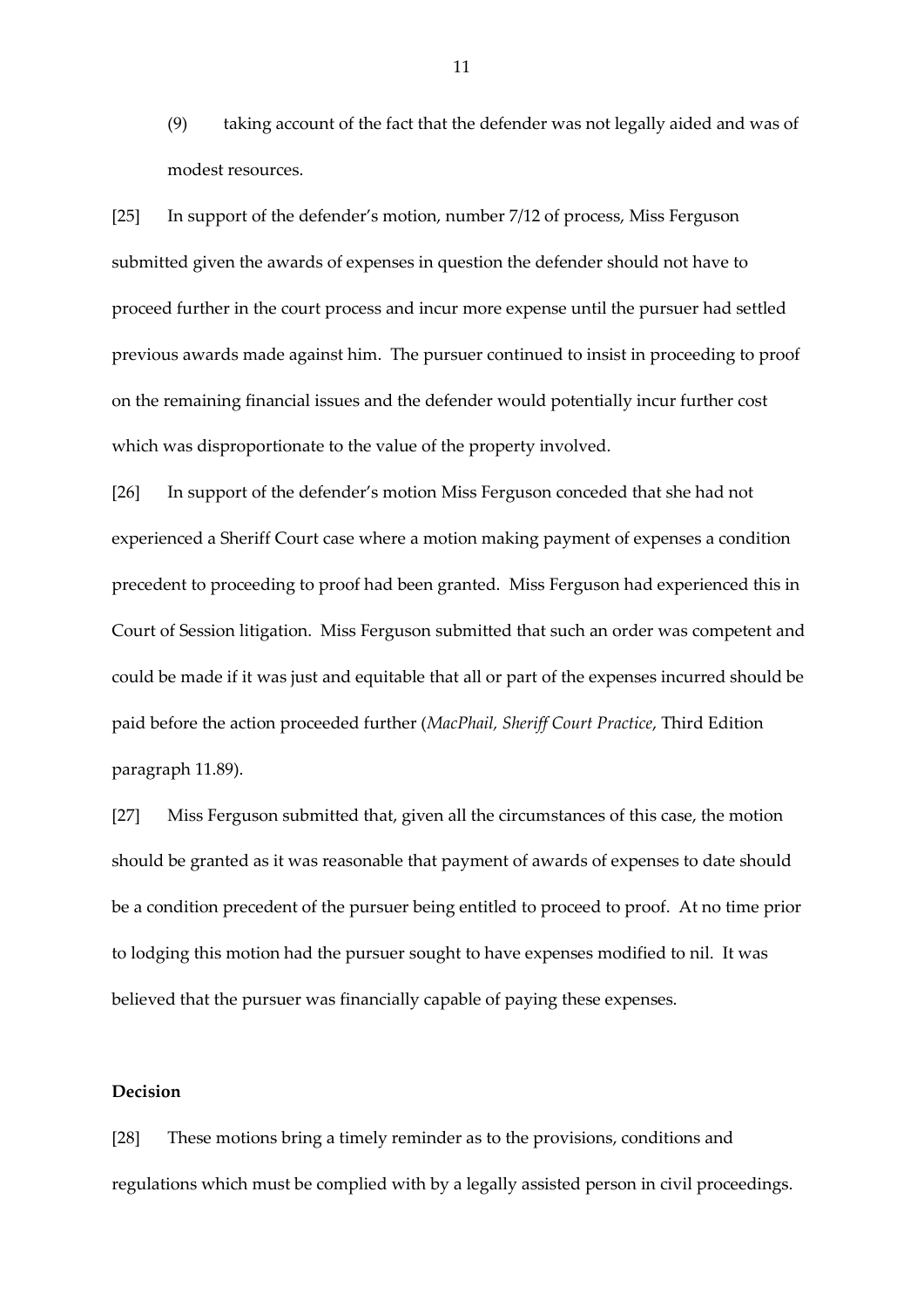From my own recent experience I have seen a noticeable decline in observance of the requirements which are not only expected but should be obligatory in every case.

defines a "legally assisted person" as "a person in receipt of civil legal aid in the proceedings

in question, or a person in receipt of assistance by way of representation in any proceedings

to which this part applies". Rule 1(2) of the Act of Sederunt (Civil Legal Aid Rules) 1987

(hereinafter "the 1987 Rules") defines "assisted person" as "a person who is in receipt of

civil legal aid in the cause in question". Finally, Regulation 2 of the Civil Legal Aid

(Scotland) (Regulations) 2002 (hereinafter "the 2002 Regulations") defines "assisted person"

as "a person in receipt of legal aid in the proceedings in question".

[30] Rule 3 of the 1987 Rules, so far as relevant, is in the following terms:

# **"3.— Marking of papers of assisted person and notices to be given by such persons**

(1) The words "Assisted Person" shall follow the name of the assisted person on every step of process in the proceedings to which he is a party.

- $(2)$  ...
- $(3)$  ...

(4) Where a person who is a party to a cause becomes, during the dependence of that cause, an assisted person, he shall forthwith lodge in process the legal aid certificate issued to him and intimate the lodging of it to all other parties to that cause.

(5) Where a person, who is a party to a cause, ceases to be an assisted person or the conditions upon which he has been granted civil legal aid have been varied, he shall forthwith serve notice of his ceasing to be an assisted person or the variation (but in the case of variation of a contribution, not the amount), as the case may be, by registered or recorded delivery letter on all other parties to the cause."

[31] The clear expectation is that an assisted person must comply with the requirements of Rule 3 of the 1987 Rules. It is, in my judgement, primarily for the assistance of the court to allow ready identification as to whether all or any parties to an action have the benefit of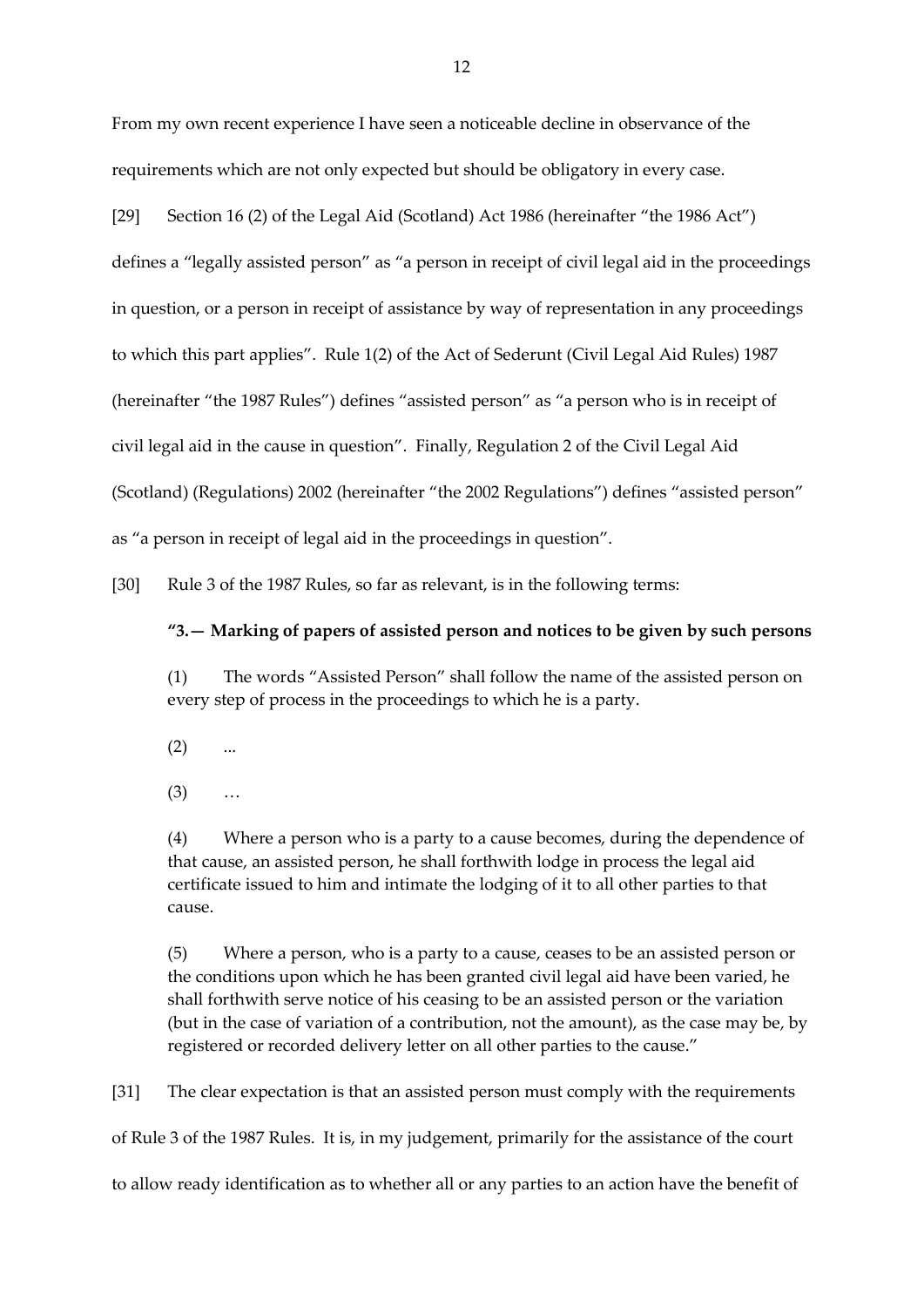legal aid. It is equally important, again for the assistance of the court, that all special urgency grants, legal aid certificates and variations to legal aid cover are lodged in process so that there is ready material for the court to appreciate the extent of legal aid cover during the lifetime of an action. This is particularly important when it comes to the assessment of liability for, and modification of, expenses against an assisted person in favour of an unassisted person. That said, I consider I am bound by the decision in *Dobbie* v *Patton* which held that the terms of Rule 3 are directory rather than mandatory and, where the other party is aware that their opponent is a legally assisted person, the omission to either lodge a legal aid certificate or to mark up process to demonstrate that a party is a legal aided person, is not fatal to an application for modification of expenses (*Dobbie* at paragraph 12). In reaching this decision the Sheriff Appeal Court in *Dobbie* approved the sheriff's reasoning in *NB* v *EL* that, in the absence of any identifiable prejudice arising from a breach of regulation 3, failure to lodge the legal aid certificate did not preclude an application to modify expenses. [32] In the present case the defender's solicitor conceded that there had been correspondence from the Scottish Legal Aid Board which confirmed that the pursuer had been granted legal aid. Whilst I accept that the correspondence received might well have been contradictory and confusing, with some hesitation, I find that there was no identifiable prejudice to the defender by the pursuer failing to comply with regulation 3. Accordingly, this failure in itself would not be fatal to the pursuer's application to modify expenses in this case. That being so, the remaining matters for determination then become first, whether the application to modify is incompetent as being too late, secondly, whether there is any other basis upon which the application to modify is incompetent or inappropriate and thirdly, if not incompetent whether modification is reasonable in the circumstances.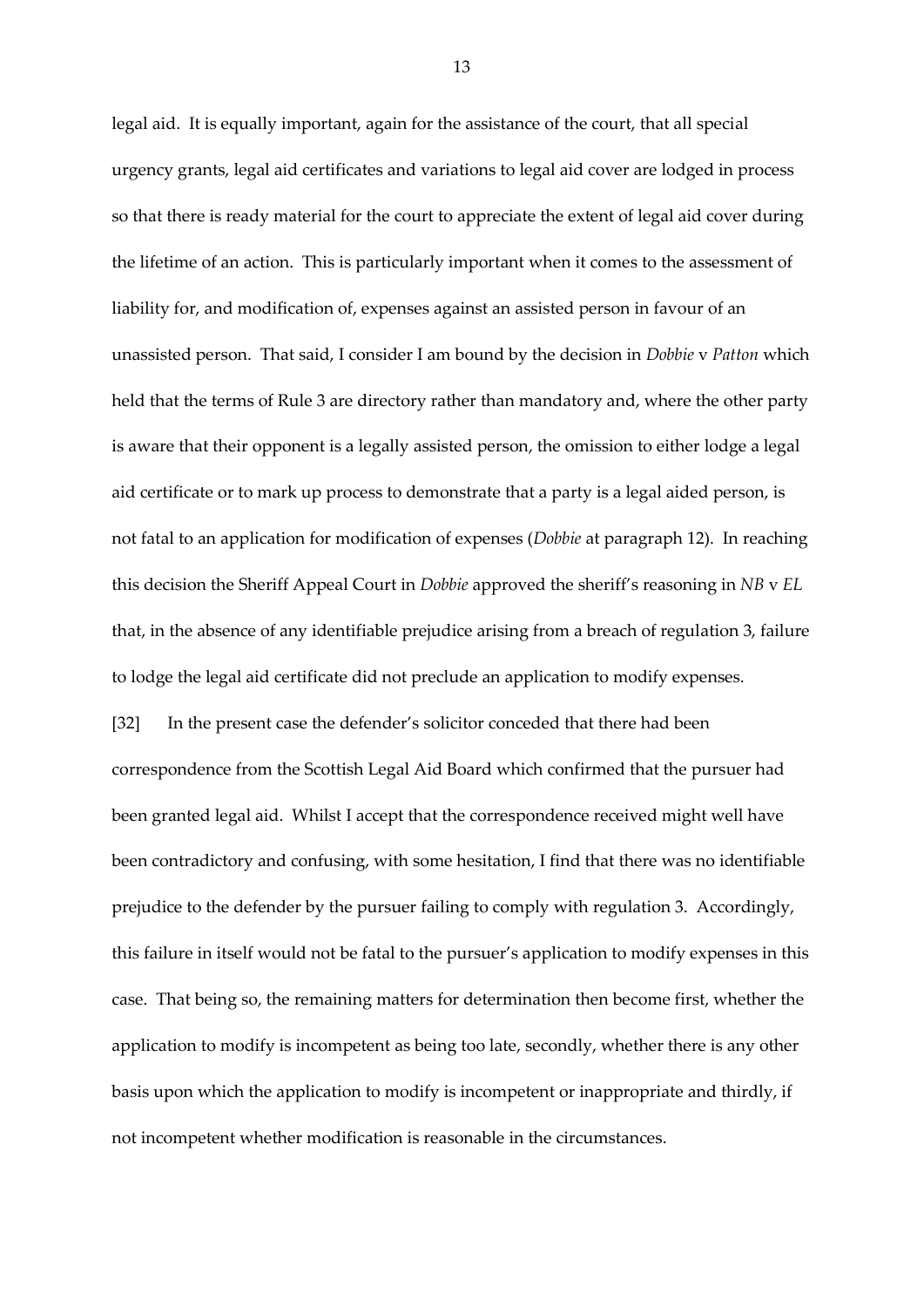[33] Sections 18 and 20 of the Legal Aid (Scotland) Act 1986, so far as relevant, are in the

following terms:

**"18.— Expenses of unassisted party.**

[...]

(2) The liability of a legally assisted person under an award of expenses in any proceedings shall not exceed the amount (if any) which in the opinion of the court or tribunal making the award is a reasonable one for him to pay, having regard to all the circumstances including the means of all the parties and their conduct in connection with the dispute.

(3) None of the following, namely a legally assisted person's house, wearing apparel, household furniture and the tools and implements of his trade or profession shall—

(a) be taken into account in assessing his means for the purposes of subsection (2) above …"

**20.— Provisions supplementary to sections 18 and 19.**

- $(1)$  ...
- $(2)$  ...
- (3) …

(4) It shall be competent, at any time within such period after the making of an award of expenses to which section 18(2) of this Act applies as may be prescribed by regulations made under this section, for any party concerned with the award to apply to the court or tribunal which made the award for re-assessment of its amount, on the ground that since the award was made there has been a relevant change of circumstances, and on such application the court or tribunal may make such reassessment of the amount of the award as seems to them proper."

[34] The operation of section 18(2) of the 1986 Act, for present purposes, is subject to the

terms of Regulations 34 and 35 of the 2002 Regulations. The time within which a re-

assessment can be sought in terms of section 20(4) of the 1986 Act is subject to Regulation 38

of the 2002 Regulations. These regulations are in the following terms: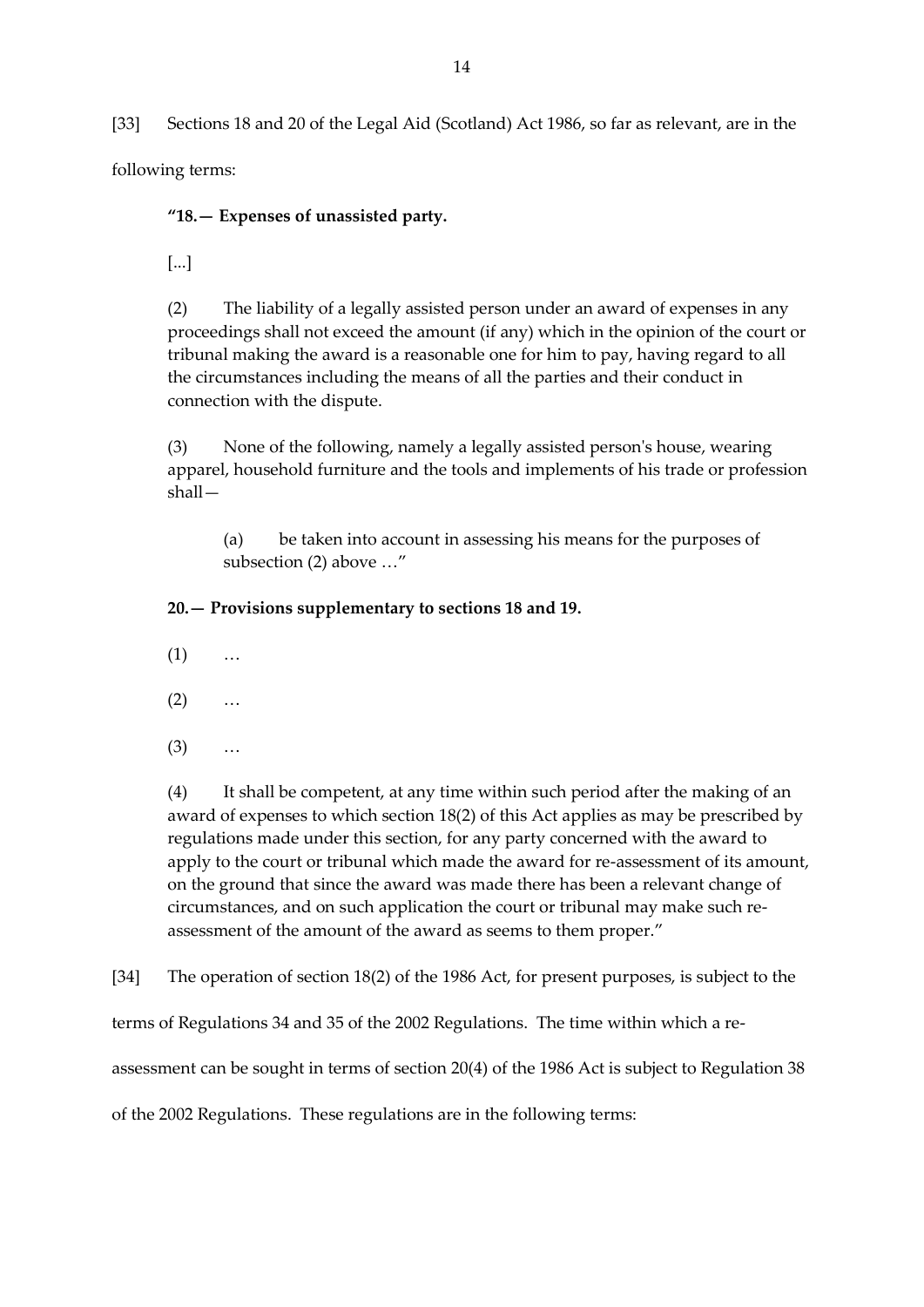# **"34. Liability of assisted person where legal aid received in part of matter**

Where, after proceedings have been instituted in any court, a party thereto becomes an assisted person, the provisions of section 18(2) of the Act shall apply to so much of the expenses of the proceedings as were incurred while that party was an assisted person.

# **35. Liability of assisted person where legal aid ceases in part of matter**

… where at any stage in the proceedings a party ceases to receive legal aid, that party shall be deemed to be an assisted person for the purpose of any award of expenses made against that party to the extent that those expenses were incurred before the party ceased to receive legal aid."

# **38. Application for revision of award of expenses against assisted person**

Where an award of expenses has been made by a court or tribunal under section 18(2) of the Act, the period within which it shall be competent for any party concerned in the award to apply to the court for reassessment of the amount of the award, on the grounds that since the award was made there has been a relevant change of circumstances, shall be one year after the date of the award."

# [35] A reasonable interpretation of section 18(2) of the 1986 Act is that in every case

where a court is asked to make an award of expenses in favour of an unassisted party the court has a duty to consider the legally assisted person's liability to ensure, in the opinion of the court that the award does not exceed an amount which is reasonable having regard to all the circumstances including the respective means of the parties and their conduct. This appears to be a duty imposed on the court irrespective of whether an application to modify is made, albeit I accept that the conventional method by which this becomes an issue for the court is following a motion to remit to nil or other proportion being made. This is another reason why observance of Regulation 3 of the 1987 Regulations is so important. It puts the court on notice as to whether there is a duty to observe section 18(2) of the 1986 Act.

[36] Whereas there appears to be no statutory time limit to seek modification there is a time limit in which to seek a reassessment of liability. Any reassessment must be made within one year of the date of the award of expenses.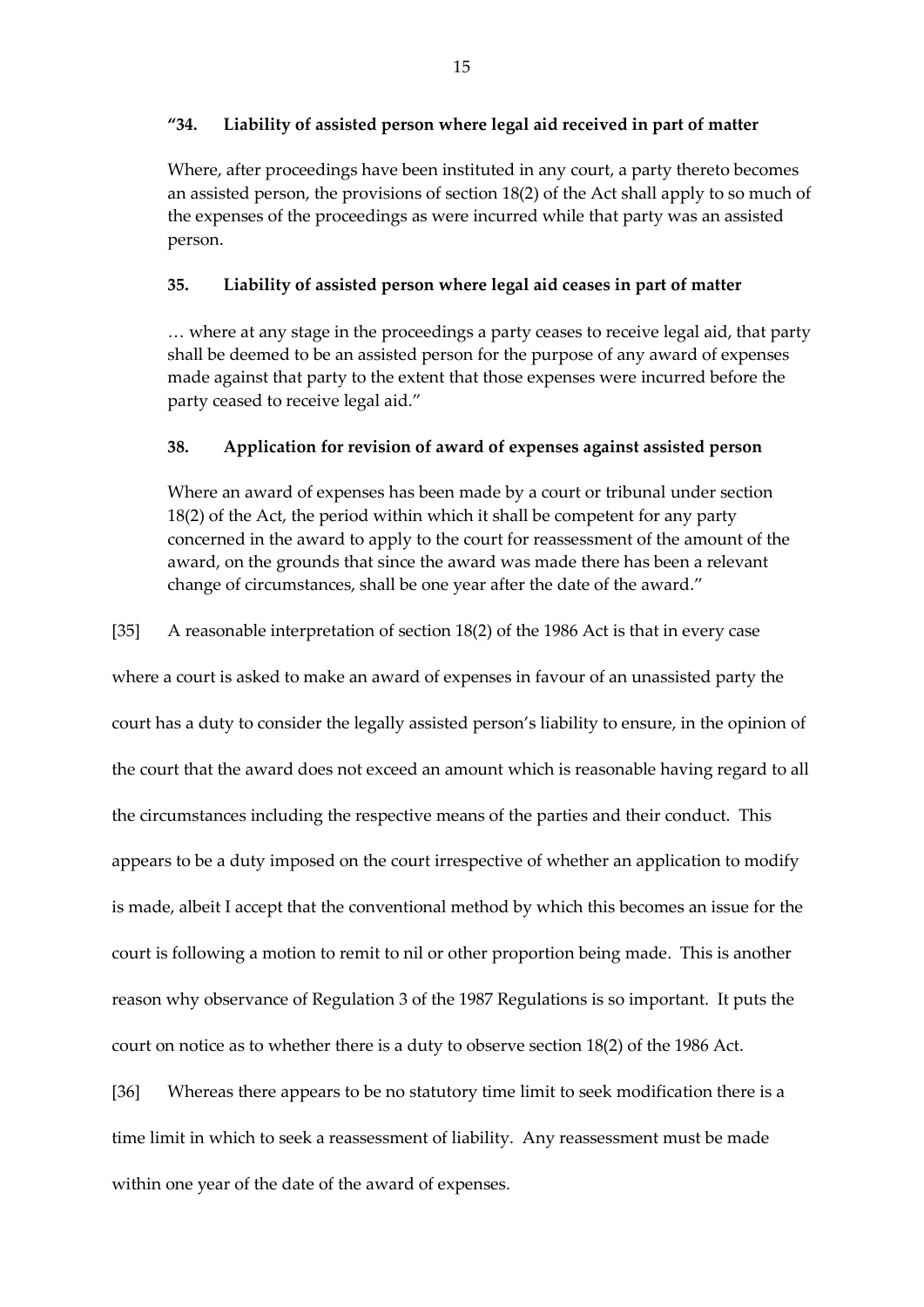[37] In the present case no explanation has been given as to why the motion for modification comes late in the day. In relation to the award of expenses granted by interlocutor of 12 March 2021 this followed decerniture for payment which itself followed taxation of expenses to which no objection was taken. The cases of *Gilbert's Trustee* v *Gilbert* and *Stewart* v *Stewart* could support the conclusion that the pursuer's motion comes too late. But both cases dealt with Court of Session procedure. They further dealt with sections 2(6) and 2(7) of the Legal Aid (Scotland) Act 1967 although these provisions are remarkably similar in their terms to sections 18(2) and 20(4) respectively of the 1986 Act. The cases also dealt with Court of Session rules then in force regarding awards of expenses and taxation. The rules specifically included that where an assisted person had been found liable in expenses an application was to be made within 14 days after the date of the report of the Auditor by motion for an assessment under section 2(6)(e) of the 1967 Act or reassessment under section 2(7) of the 1967 Act as to the amount of expenses which had to paid (referred to in the cases as Rule 349(8)).

[38] It is no longer necessary for the word "decerns" to be used in a Sheriff Court interlocutor in order for it to be extracted. It continues to be used in practice to mark the fact that the interlocutor is final on the subject and shows that the interlocutor is meant to be, and is, extractable (*MacPhail*, paragraph 17.15).

[39] In terms of the Ordinary Cause Rules relating to taxation of expenses (OCR, Chapter 32) there is no reference to the requirements of a legally assisted person having a time limit following taxation and audit in which to apply for modification in terms of section 18(2) as did the Court of Session rules considered in the cases of *Gilbert's Trustees* and *Stewart*. Ultimately, I consider that I do not require to determine whether, in this case, the motion is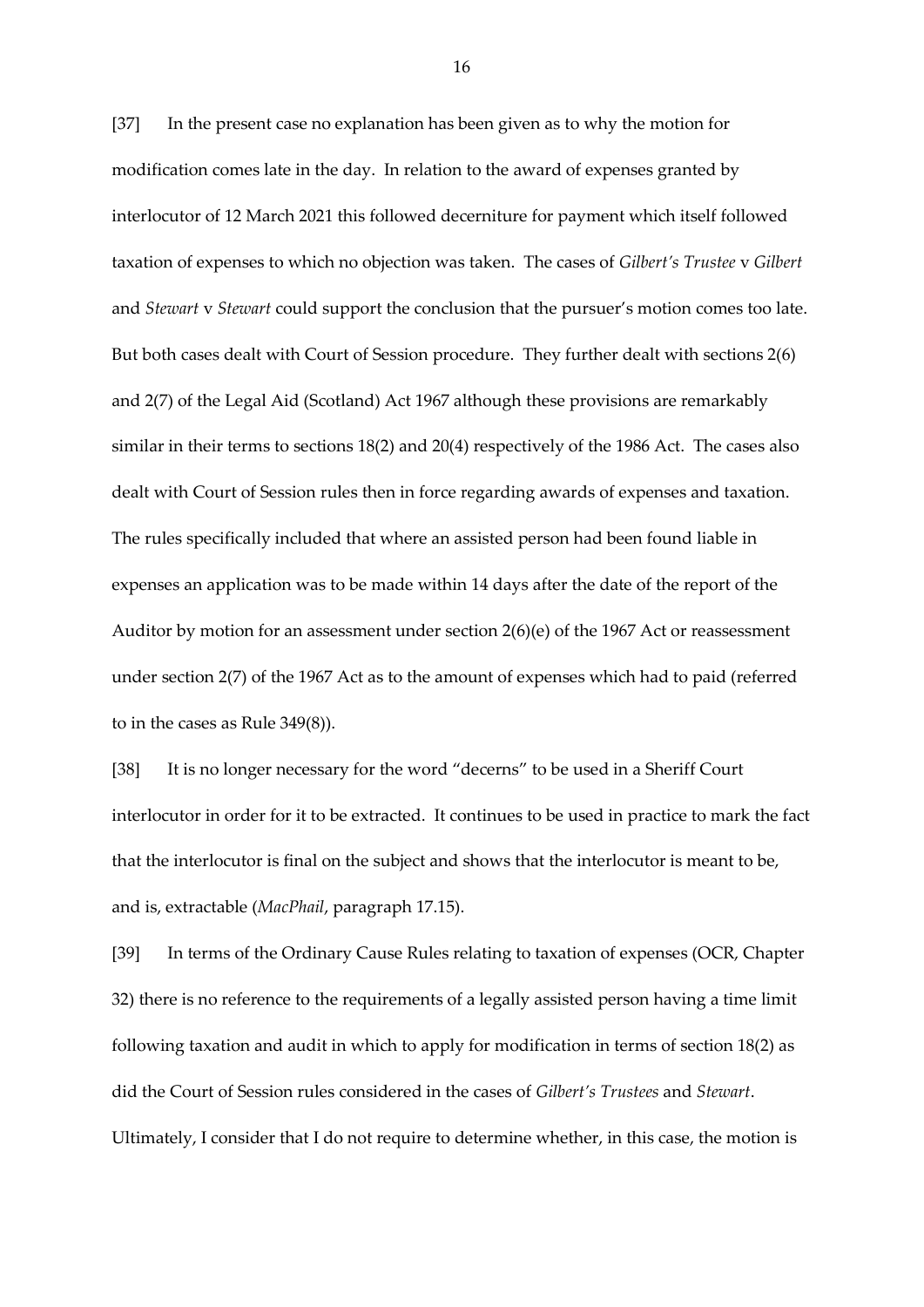incompetent given its timing. This is because I consider that the motion for modification in relation to both awards of expenses fails for the following reasons.

### *Pursuer's motion to modify expenses in respect of interlocutor dated 17 October 2019*

[40] Determination of this part of the motion is relatively straight forward. The expenses relate to the Sheriff Officer's invoice for work carried out on or before 13 August 2019. By virtue of being granted legal aid the pursuer became a legally assisted person as from 2 September 2019 being the date of the grant of special urgency cover. By applying regulation 34 of the 2002 Regulations although the motion to award expenses was granted after the date upon which the pursuer became an assisted person the expenses were incurred on a date before the pursuer became an assisted person. The important factor is the date the expenses were incurred not the date when the motion for expenses was granted. As such, I do not consider that the pursuer is entitled to rely on the provisions of section 18(2) of the 1986 Act and seek modification of this award of expenses.

#### *Pursuer's motion to modify expenses in respect of interlocutor dated 12 March 2021*

[41] Determination of this part of the motion is more complex. The expenses incurred were during the period when the pursuer was entitled to the benefit of legal aid. It has been submitted that the pursuer is therefore entitled to seek modification in terms of section 18(2) of the 1986 Act as he falls under the definition of a legally assisted person as provided for by section 16(2) of the 1986 Act even although the expenses incurred relate to parts of the process for which, in reality, the pursuer does not have the benefit of legal aid.

[42] None of the cases to which I have been referred assist in deciding whether a legally assisted person can seek modification of expenses in circumstances where expenses are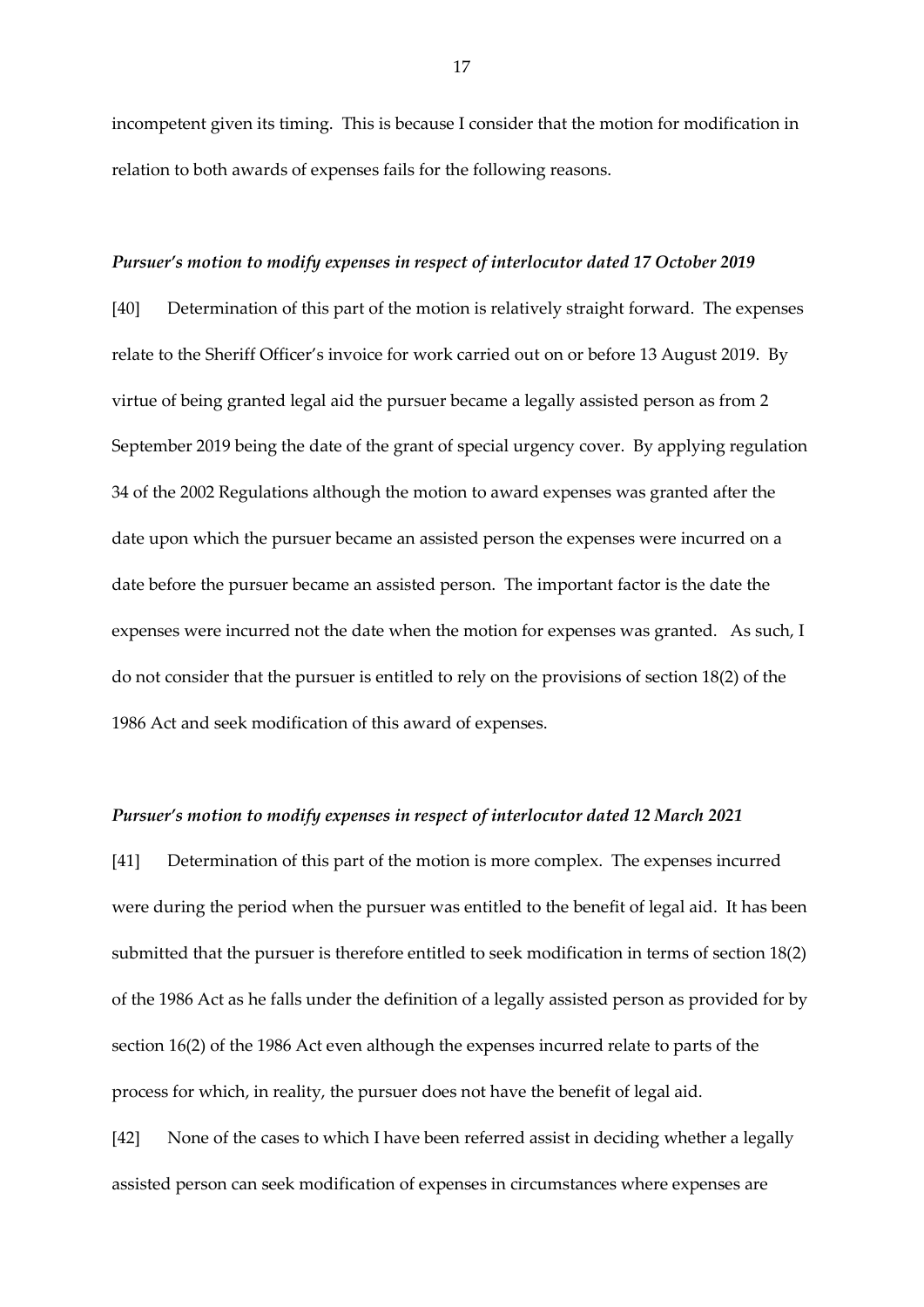occasioned in the pursuit of matters to which legal aid has not been granted. These cases are silent as to the extent of the legal aid certificate being considered as against the modification being sought.

[43] In my judgement the answer lies in the wording of the pursuer's legal aid certificate. This states that legal aid has been made available to the pursuer as the assisted person subject, amongst other matters, to any limitations endorsed on the certificate or on any certificate of endorsement issued in relation thereto. Accordingly, in this case, the pursuer has the benefit of legal aid, subject to the limitations of his legal aid certificate, namely, in relation to contact, divorce on the ground of two years separation and pursuit of a capital sum. In terms of the extension to the legal aid certificate dated 2 September 2020 the pursuer does not have the benefit of legal aid to pursue residence. More importantly the extension to the legal aid certificate specifically refuses the benefit of legal aid to pursue residence. The award of expenses, subject to taxation and audit, sought to be modified to nil relate almost exclusively to the issue of residence as sought by the pursuer.

[44] By my interpretation of the 1986 Act, and regulations made thereunder, the pursuer is an assisted person subject to the limitations of his legal aid certificate. If an award of expenses is made against the pursuer for matters within the limitations of his legal aid certificate he is entitled to seek modification in terms of section 18(2) of the 1986 Act. In this case the pursuer has incurred expenses in pursuing matters outwith the limitations of his legal aid certificate. It is a logical conclusion that if a legal aid certificate has limitations within the context of the disputed subject matter of a cause then the rights and protections of an assisted person should also be subject to the same limitations. In my opinion it is not permissible for the pursuer to seek modification in terms of section 18(2) of the 1986 Act to seek to restrict liability for expenses incurred for matters where he does not have the benefit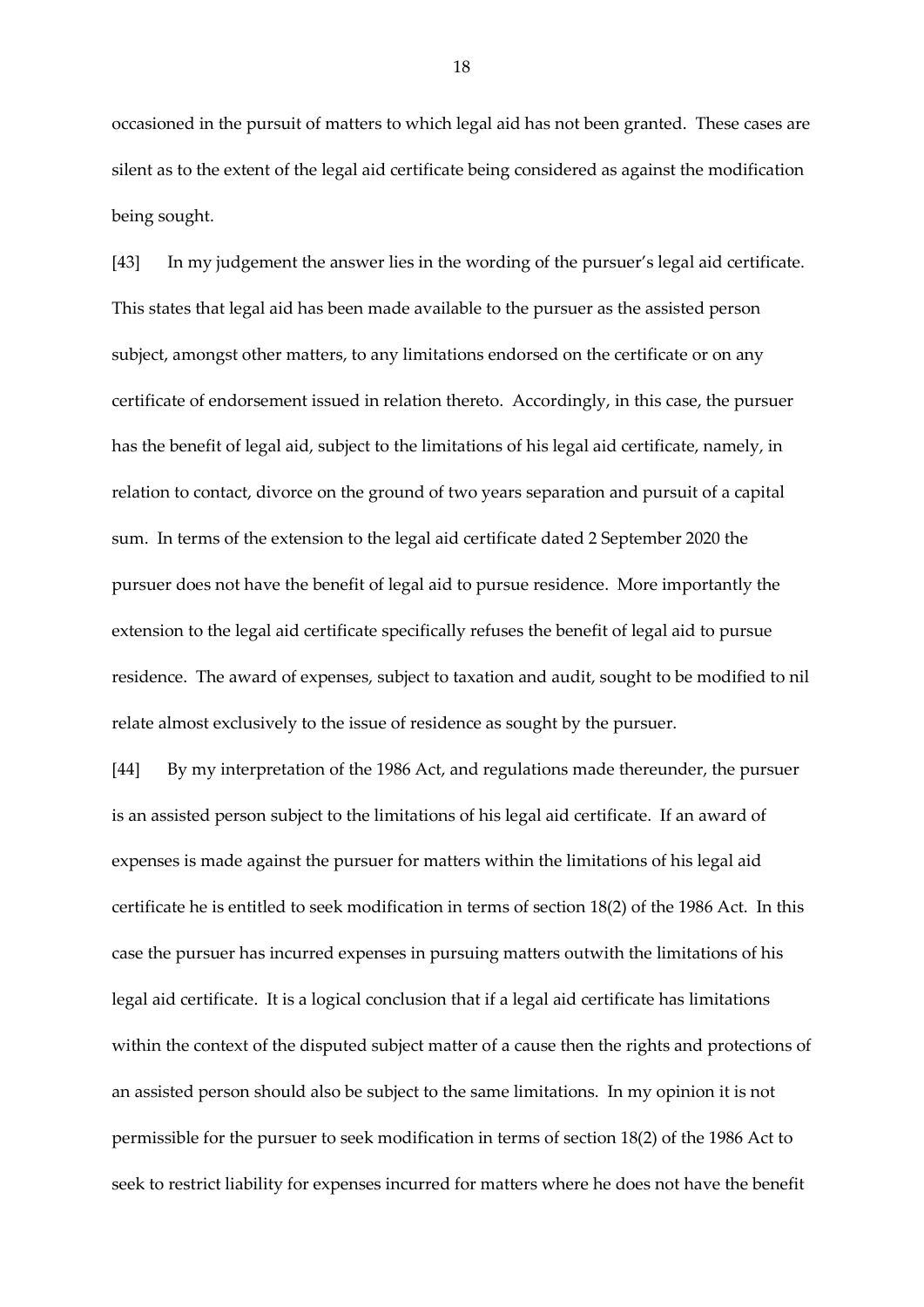of legal aid. That would give "assisted person" as defined by statute too wide an interpretation in my judgement. To be able to do otherwise would be entirely unfair to the defender in the particular circumstances of this case.

[45] I do of course accept that the pursuer's Minute of Amendment also changed the ground of divorce to the ground included in his legal aid certificate as from 2 September 2020. That said, a Minute restricted to that matter would have been uncontentious. The defender's Answers, and the procedure which followed, was contentious only in relation to the pursuer's crave for residence. Any legitimate basis upon which the pursuer could seek to invoke the provisions of section 18(2) of the 1986 Act relating to him being an assisted person because of legal aid cover for the ground of divorce would have no material impact on the expenses incurred.

### *Defender's motion 7/12 of process*

[46] Having refused the pursuer's motion to modify the awards of expenses it is necessary to give consideration to the defender's motion to find payment of the expenses a condition precedent on the pursuer proceeding to proof. As has been noted the matters remaining for determination at proof are limited. The lengthy and acrimonious dispute in relation to residence and contact has finally been resolved.

[47] The defender's motion is unusual. As has been conceded it is not a motion often encountered in the Sheriff Court. It does, however, appear to be a competent motion. Whereas interim decree for expenses may be extracted and enforced before an action is concluded, payment of an interim award of expenses is not a condition precedent of a pursuer's being allowed to proceed with an action unless the court specifically orders. In modern practice such an order is made only where there has been a failure or delay on the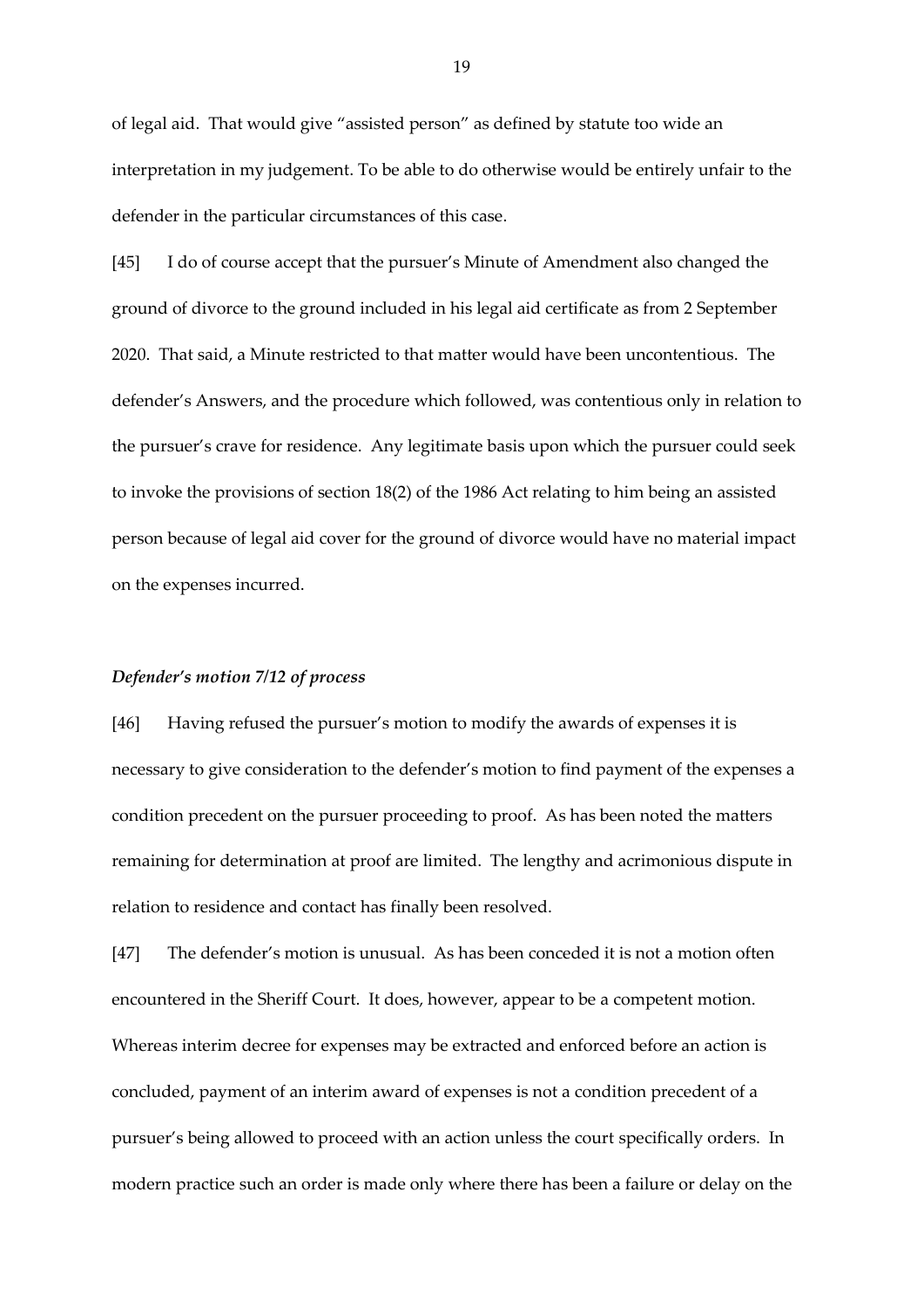part of a litigant or his solicitor of such a nature that, although decree by default is inappropriate, it is just and equitable that all or part of the expenses incurred by an opponent should be paid before the action proceeds further. The financial capability of complying with the order is an important consideration. It would be incorrect to make such an order if the practical consequence would be termination of the action due to the impecuniosity of the party (*MacPhail*, paragraph 11.89).

[48] I have a great deal of sympathy for the defender but to make it a condition precedent on proceeding to proof that the pursuer pay all expenses awarded to date might well lead to an unreasonable halt on the action given the unresolved issue of division of the remaining capital following the sale of the matrimonial home. The defender has an extract decree for the expenses in the sum of £5,784.49. It was not suggested that the defender had taken any formal enforcement action to recover that sum. So far as this award of expenses is concerned the defender has the option to do so. Failing agreement on the payment of this award of expenses I deem the usual route of enforcement the proper avenue for the defender to follow should she wish to do so.

[49] The pursuer's conduct has been open to judicial criticism already in this action. That is why he was found liable to reimburse the Sheriff Officer expenses occasioned by refusing to return the children to the care of the defender. It could be argued that the interlocutor finding the pursuer liable to reimburse these expenses is not an interlocutor which is extractable for the purposes of enforcement. Whereas the pursuer is of limited means he is not impecunious. Based on the information available to me at this time I do not consider it would be either unreasonable or impossible for the pursuer either to make payment or reach agreement on payment of the sum awarded against him on 17 October 2019. It is for that reason that I consider it is just and equitable that the pursuer either pays the sum of